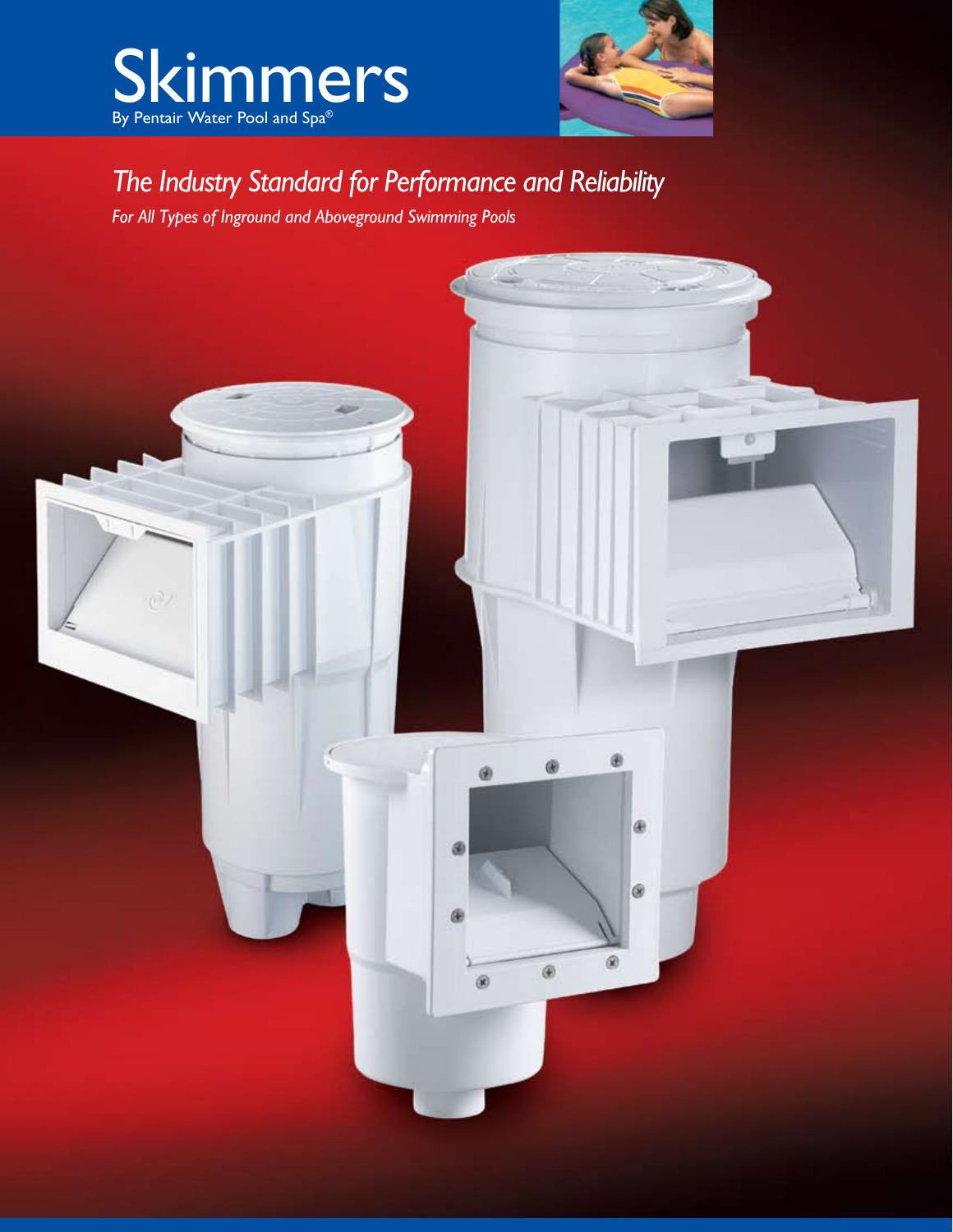## Admiral™ Skimmers Built tough for reliable service.

Admiral™ skimmers offer a variety of base and throat options for nearly all plumbing and construction requirements. They are injection molded from durable, non-corrosive reinforced ABS, and feature exclusive tamper-proof lids.

Choose between flap weir or exclusive circular weir for optimal water flow and superior surface skimming action.

> Standard Features **Admiral S20** Admiral S15 Molded ABS skimmer body and throat strengthened for durability Exclusive tamper-proof lid for safety Adjustable collar for proper fit in any installation Available in 1½" or 2" slip or thread port connections  $\blacksquare$ Available with flap weir or the exclusive circular weir Twin port connections can be plumbed in series with main drain when installed with equalizer Single port skimmer for direct connection to suction line of recirculating system Reinforced PVC base and the contract of the contract of the contract of the contract of the contract of the contract of the contract of the contract of the contract of the contract of the contract of the contract of the co Models for concrete, vinyl and fiberglass Variety of throat lengths and the state of the state of the state of the state of the state of the state of the state of the state of the state of the state of the state of the state of the state of the state of the state Low water pump protection when plumbed to main drain Flow balancing trimmer flap supplied for use with other skimmers NSF listed as commercial skimmers

**Admiral S15**

**Admiral S20**

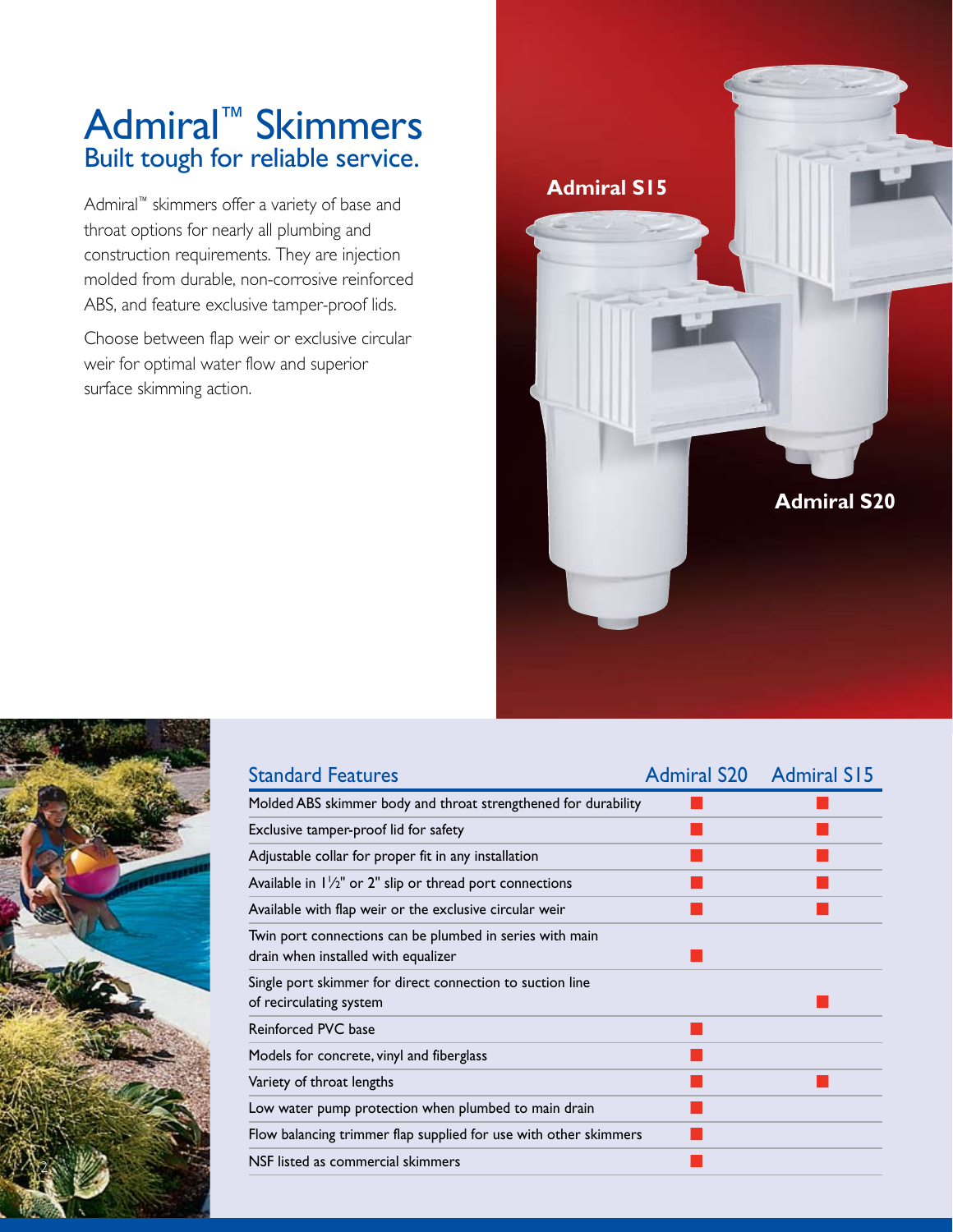### Admiral Skimmer Accessories

- A wide variety of colored lids and rings are available to coordinate with colored decking materials
- Square ring seat allows the skimmer lid to fit angular deck material
- Extension collars can be added to skimmer body for raised decks
- A convenient vacuum plate attachment allows you to vacuum directly through the basket
- The Admiral spring valve is a tension controlled bypass valve for commercial installations requiring a valve on the bypass line
- Vinyl sealing frames with standard hole patterns for easy installation
- On Admiral S20, an equalizer assembly can control the flow between main drain and skimmer for low water protection



### For a personalized touch…

We can customize skimmer deck lids with your professionally supplied artwork.

Based on a minimum quantity of 500 lids, there is a one-time \$500 set-up charge for a single design. Subsequent changes are subject to additional fees. Contact your Pentair Water Pool and Spa® Sales Representative for more information.



### Admiral Skimmer Accessories



**Square Ring Seat**



**Lid with Ring Seat**



**Extension Collar**



**Vacuum Plate Attachment Skimmer Lid**

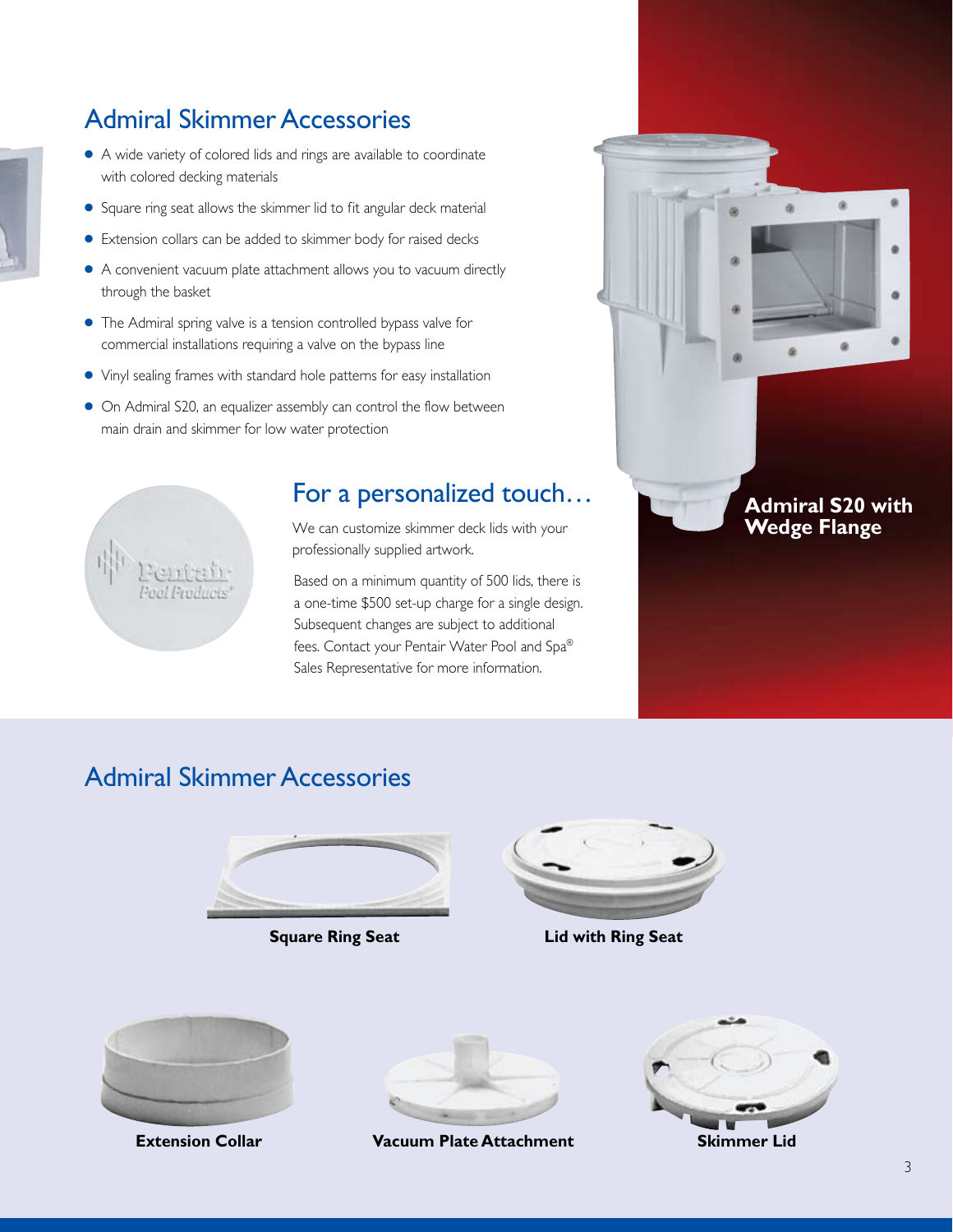### **Bermuda Gunite Skimmer**

### Bermuda™ Skimmers Unmatched features and performance.

Bermuda™ skimmers for gunite and vinyl-lined pools are engineered to provide the strength, performance and durability you can count on. With all the features you look for in an efficient, dependable skimmer, they are the perfect products for keeping water surfaces free of debris.

#### **Bermuda Wide-mouth Vinyl/Fiberglass Skimmer**

| <b>Standard Features</b>                                                                                         | Bermuda Vinyl Bermuda Gunite |
|------------------------------------------------------------------------------------------------------------------|------------------------------|
| Heavy-duty, one-piece construction molded from ABS with<br>sturdy external ribbing for superior strength         |                              |
| ABS or PVC construction                                                                                          |                              |
| Extension throats have mounting flanges and snap fit fasteners<br>to fit steel, fiberglass or plastic wall pools |                              |
| ABS deck lid with textured, non-slip surface fits tightly<br>into deck collar for added safety                   |                              |
| Adjustable deck collar permits precise alignment<br>during concrete deck installation                            |                              |
| Available in $1\frac{1}{2}$ " thread or slip port connections                                                    |                              |
| Available in $1\frac{1}{2}$ " or 2" thread or slip port connections                                              |                              |
| Large capacity basket provides easy removal of accumulated debris                                                |                              |
| Extra large top opening permits easy use of vacuum<br>plates for automatic cleaners                              |                              |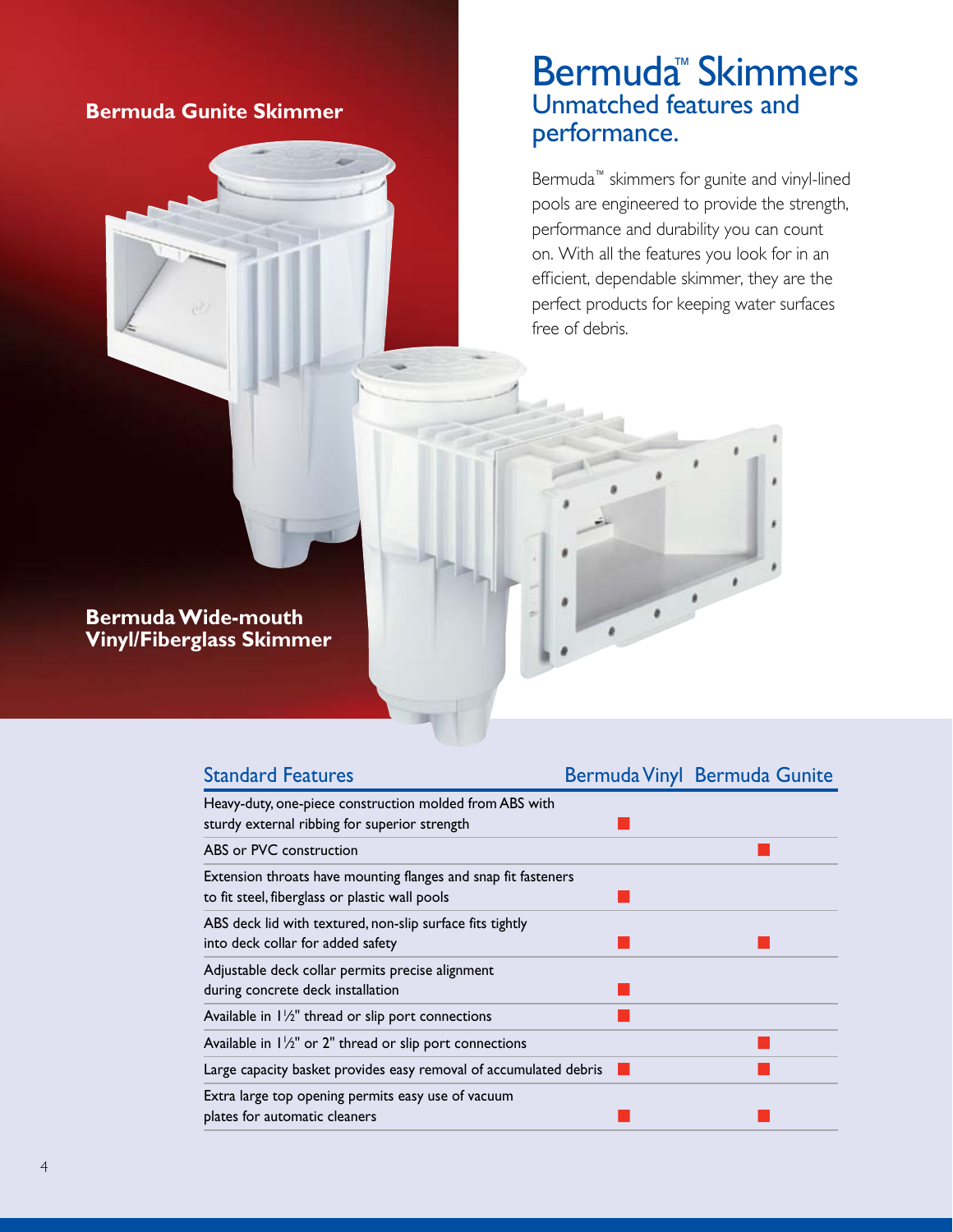

### Bermuda Skimmer and White Goods Kits **For Vinyl Liner and Fiberglass Pools**

#### Kit No. 561312 includes:

- 1—Vinyl liner Bermuda skimmer with 1½" threaded ports, white
- 1—Vinyl liner sump with anti-vortex plate
- 2—Vinyl liner return fittings
- $\bullet$  1— $\frac{3}{4}$ " eyeball fitting

Kit No. 561513 includes the above products, a 1" eyeball fitting, plus one 2" Bermuda vacuum plate



### Bermuda Skimmer **Accessories**



#### **Float valve assembly**



#### **Vacuum plate/insert assembly**



#### **Equalizer valve assembly**



#### **Square deck ring seat**



#### **Gunite extension collar available in white, tan or black**



**Deck lid—available in white, tan, black, dark gray and gray** 5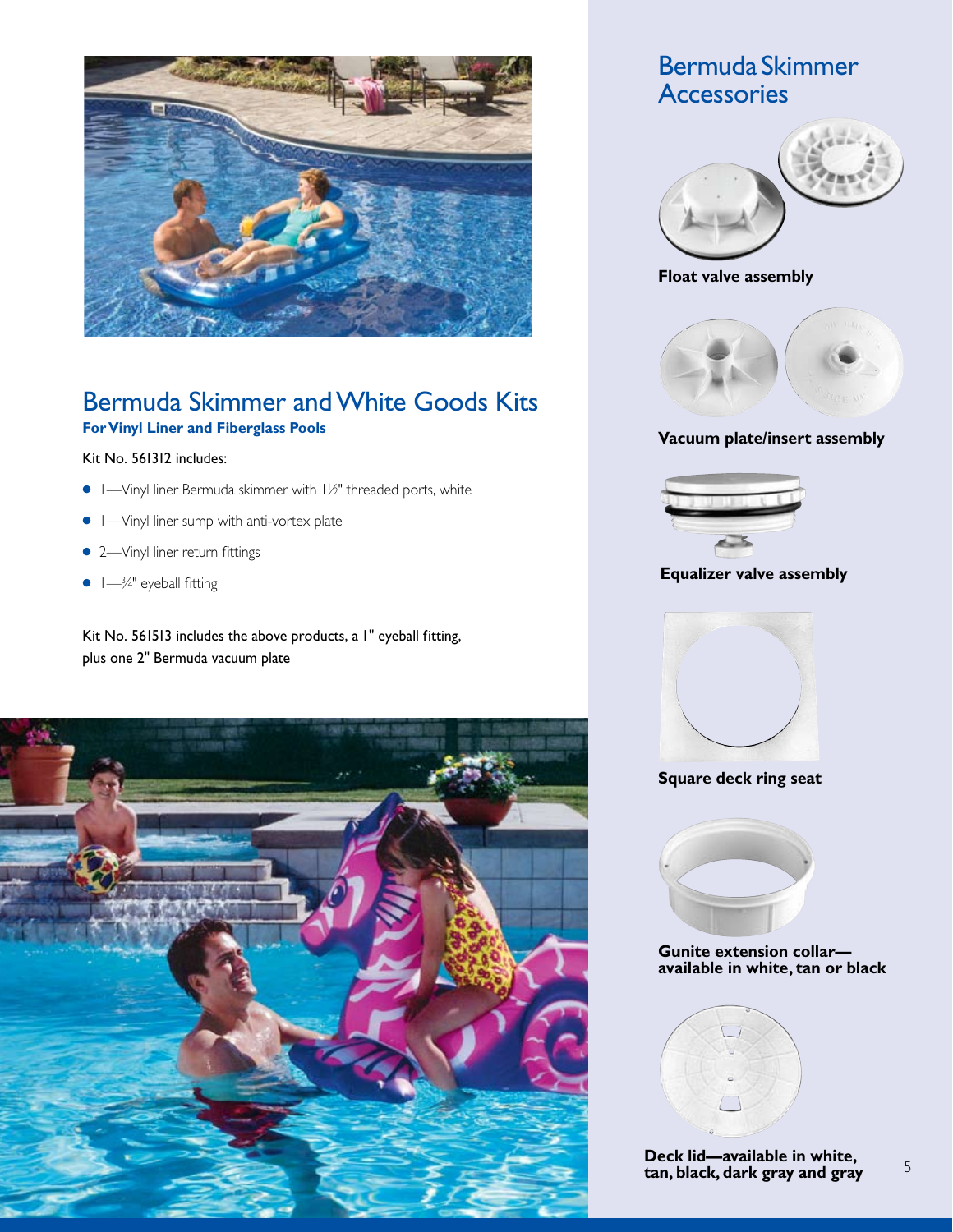

## Swimquip® Skimmers For Inground Pools

The low profile design of Swimquip® is ideal for new and retrofit installations. Available in white, gray and tan, with models for both concrete and vinyl pools.

**Swimquip for concrete pools**

**Swimquip for vinyl pools**



**Also available for gunite pools** SkimClean™ Residential Pool Skimmer

**Fiberglass body with 11 ⁄2" threaded ports, ABS**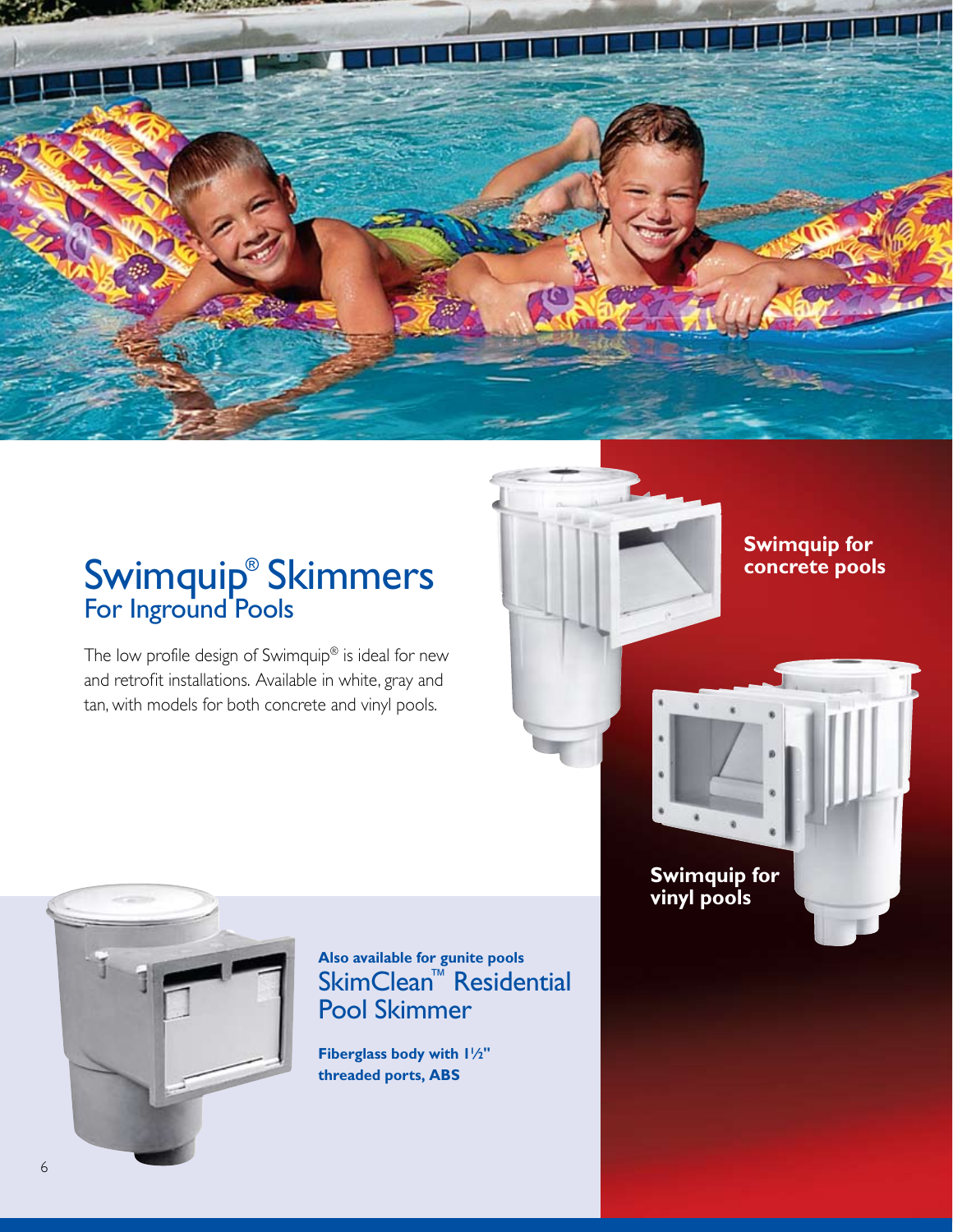# Skimmer Lids with **Thermometers**

Skimmer thermometers eliminate misplacement, theft, or breakage. The face is built for strength, flexibility and weather resistance and is hermetically sealed. The outside temperature will not affect thermometer performance.

Safe and convenient, these lids fit Pentair Pool Products®, Sta-Rite®, and other popular skimmer brands. Available in white, almond and gray to blend with any pool environment.